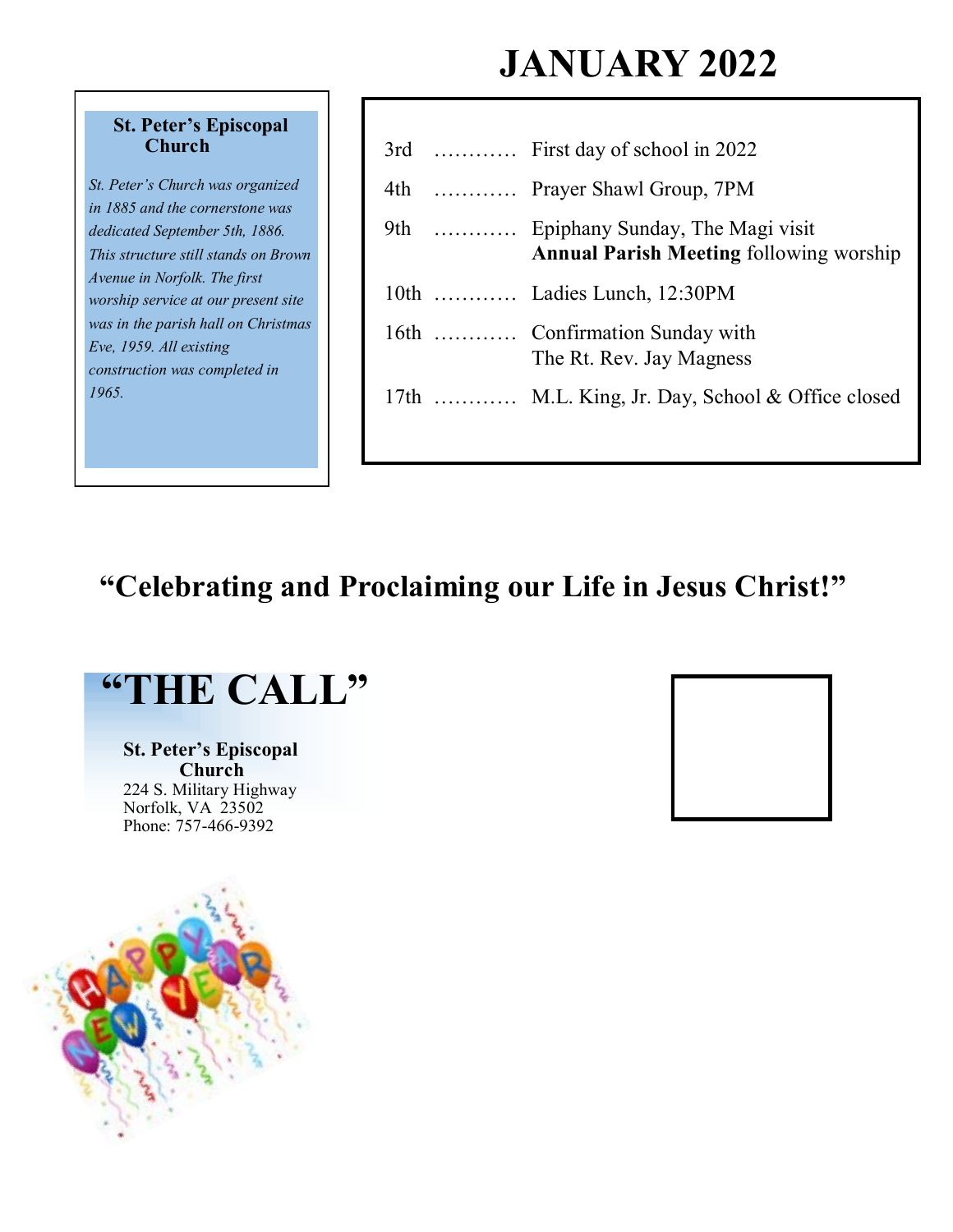## JANUARY 2022

**Birthday & Anniversary Blessings , on the 1st Sunday of the month**

 *Happy Birthday*

| Michael Caldwell         | 1st  |
|--------------------------|------|
| <b>Robert Whitehorne</b> | 3rd  |
| Marissa Weissner         | 3rd  |
| Susie Johnson            | 10th |
| <b>Larry Shreve</b>      | 13th |
| Marissa McGinty          | 17th |
| Anna Kallestad           | 10th |
| Jordynne Wicker          | 20th |
| <b>Floyd Parker III</b>  | 22nd |
| <b>Nancy Comfort</b>     | 23rd |
| <b>Linsey Shreve</b>     | 26th |
| <b>Judy Eller</b>        | 29th |
|                          |      |

#### CONFIRMATION CLASSES

 **Confirmation classes begin Thursday, January 13th, 7PM. There will be six classes in all lasting an hour each time. Anyone interested in Confirmation, Reception or Reaffirmation is asked to contact Father Jesse, 386-566-1967 or the church office for more information, 466-9392 The Rt. Rev. Jay Magness will be here to celebrate and confirm on Sunday, January 16th at 9AM. Classes will continue after confirmation**

 *Happy Anniversary*

Dana & Brad Bolding 1/4/03 Ron  $&$  Hilda Monte  $1/26/20$ 

#### **ST. PETER'S CHURCH STAFF**

| <b>Bishop</b>           | The Rt. Rev. Susan B. Haynes |
|-------------------------|------------------------------|
| <b>Priest in Charge</b> | The Rev. Jesse R. Lassiter   |
| <b>Secretary</b>        | <b>Vel Shreve</b>            |
| Organist                | <b>Elizabeth Miller</b>      |
| <b>Treasurer</b>        | <b>Charlie Pfeifer</b>       |
| <b>Sexton</b>           | <b>Kevin Bates</b>           |
|                         |                              |

#### **VESTRY MEMBERS**

|  | Kimberly Truxell, Sr. Warden ('23) |  |  |
|--|------------------------------------|--|--|
|--|------------------------------------|--|--|

 **Howard Belote Jr. Warden ('21)** 

| <b>Charlie Pfeifer</b> | ('21) Bruce Comfort             | (22)       |
|------------------------|---------------------------------|------------|
| <b>Linsey Shreve</b>   | ('21) Nancy Comfort             | $(^{6}22)$ |
| <b>Susan Sigler</b>    | $(21)$ Charlotte Corbett $(22)$ |            |
| <b>James Benn</b>      | (22) Ana Nowland                | $(^{6}22)$ |

 **The deadline for articles for the February issue of The Call is, January 15th, Send articles to : vel@stpeters-norfolk.org or call the church office at 466-9392**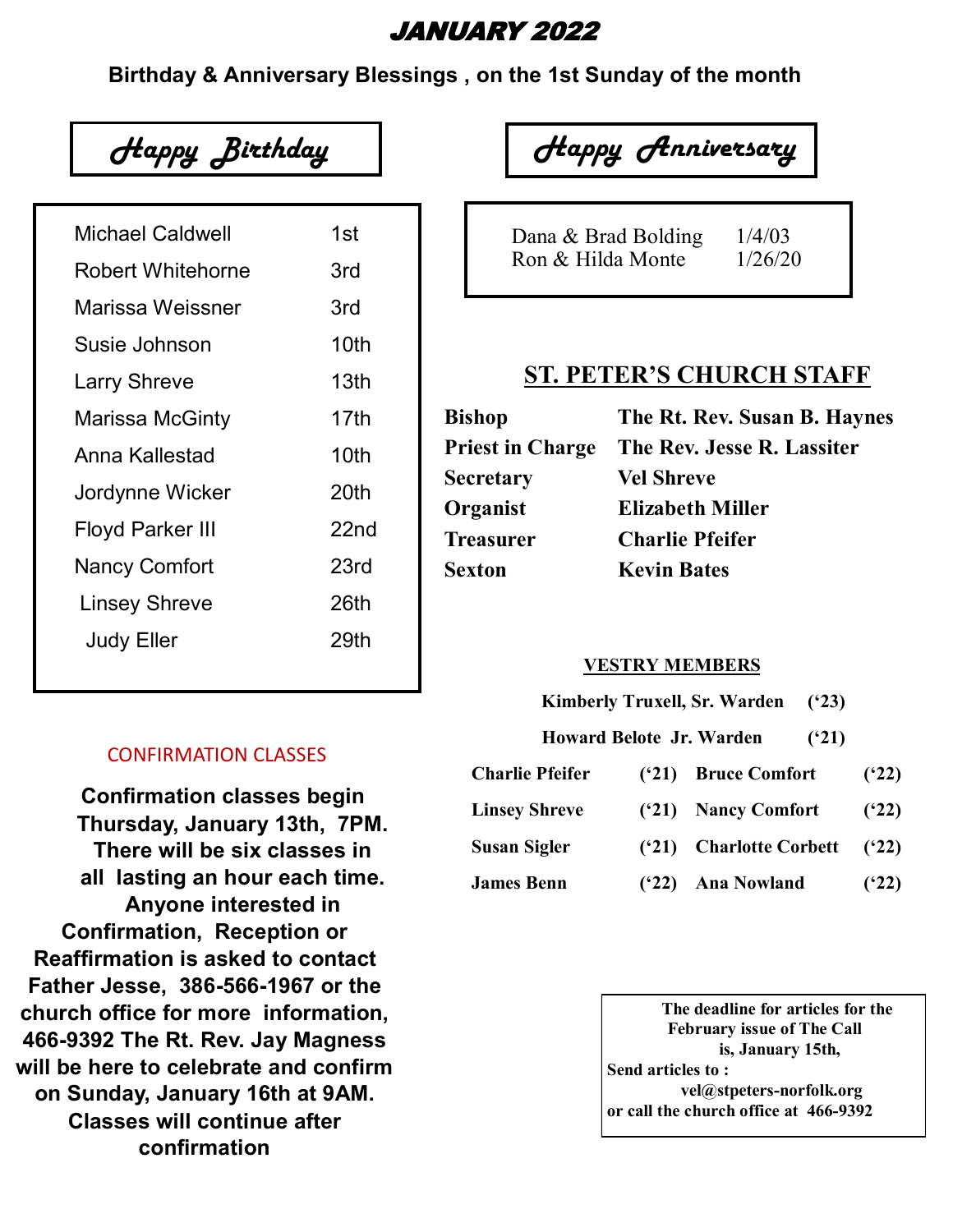#### *Please keep these people in your prayers*

#### BIBLE STUDY

Wednesday Night Bible Study continues at 7PM, in the Diffenbaugh Library. All are welcome! We study the readings for the upcoming Sunday. Bring your Bible and bring a friend!



# THE PRAYER SHAWL MINISTRY

 The Prayer Shawl ministry will meet again on Tuesday, January 4th at 7PM in the Diffenbaugh Library. They continue to knit, crochet and loom infant hats, preemie hats, homeless hats, baby blankets and prayer shawls. Don't know how to knit, crochet or loom??? They'll teach you! In November they made 10 Chemo hats,42 preemie hats, 4 baby blankets, I adult hat and 2 wash cloths. If you would like to join this ministry or for more I nformation call Millie Coward at 455-5887

## **June Faye & Joe Joan Charlie BJ Hazel Niko Lois Sebastian Jessica Audrey Wayne Beverly Patsi Jeff Kathy Joyce Rod Bill Xander & Family John Kathie Johnny & Nancy Debra Lisa Debbie & Kenny Barbara Karen Carl & Janice Jessica Vicki Chris Bob Dewey Clay & Wanda Daniel Ruth Bert & Ann Mary Mary Millie Katie Tark Teresa Debbie H. Bobbi Patti Bernadette Mark Debbie Father Jesse Brian H. Eastin The Bates Family Dylan Cheryl The Benn Family Vivien & John Laurie**

# **LADIES LUNCH** The next

lunch will be Monday, January 10th at 12:30PM. They meet at Vino Italian Bistro in the Fairfield Shopping Center in Virginia Beach.

For more information or to RSVP please call Millie Coward at 455-5887

Also, please remember to sign the list in the parish hall if you plan on attending.



# **ANNUAL PARISH MEETING**

Please join us for our **Annual Parish Meeting**, Sunday, January 9th, following the 9AM service. We will be reviewing the 2022 Operating Budget.

Father Jesse will answer any questions you may have.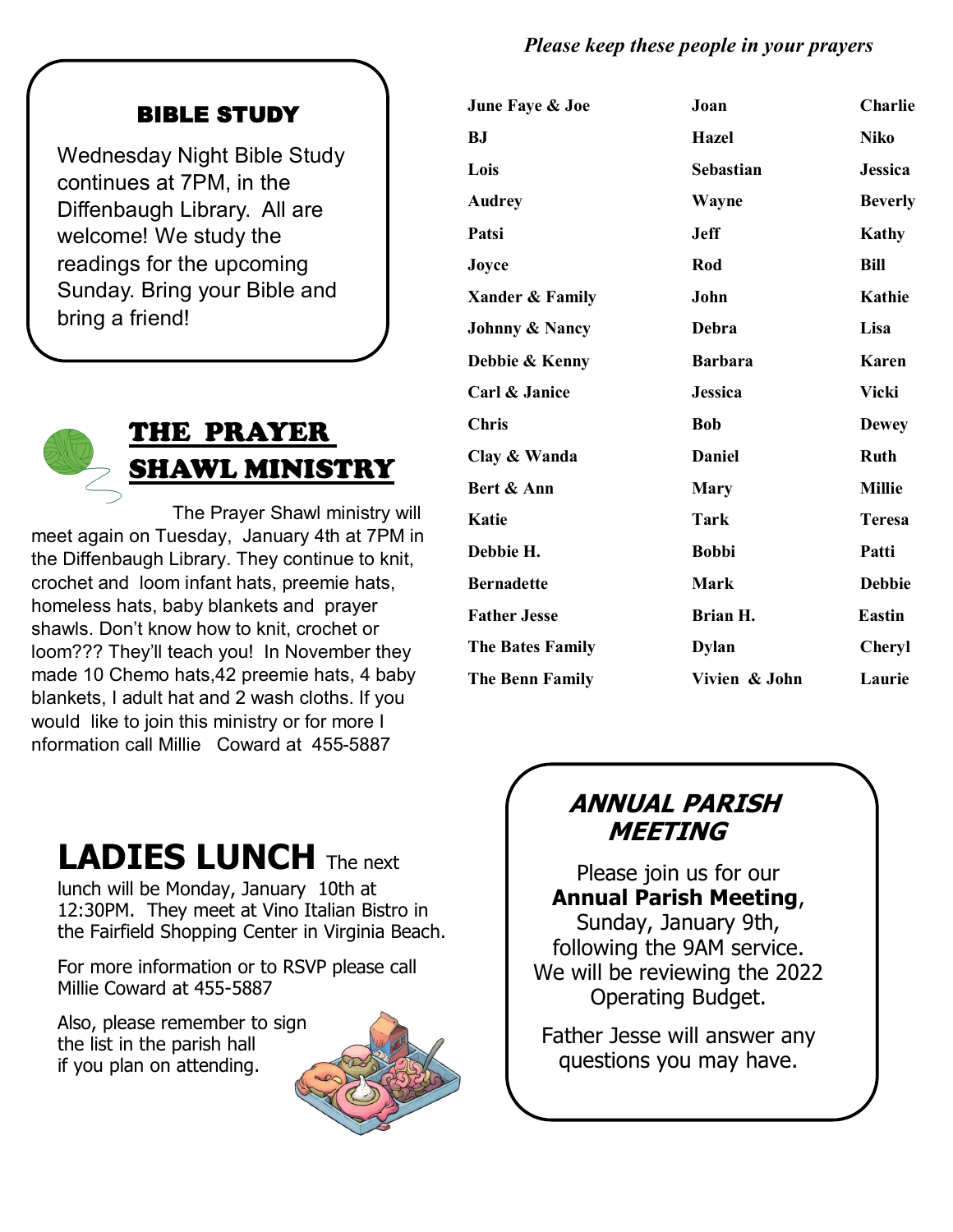## **GOD BLESS OUR SERVICE MEN AND WOMEN**

**"Finally, be strong in the Lord and in His mighty power. Put on the full armor of God so that you can take your stand against the devil's schemes.". (Ephesians 6:10-11)** 

**Joey Bucky Frank**  David Bob Chloe **Kyle Mike Jonathan Christopher Jennifer Michael Mario Courtney Hans Aaron Allan Hannah** 



## **"ACTS OF KINDNESS"**

This ministry started out of need to the community. They have supported nursing facilities, the children of St. Peter's and the VA Hospital in Hampton. For Veteran's Day 50 flags were placed around the flag pole out front of church, and over 30 cards were made for St. Peters veterans, past and present. Anyone interested in joining this ministry is welcome. Please contact Nancy Comfort 480-0316 or Charlotte Corbett 474-2214.

#### **The Veterans are always in need of:**

Toothbrushes, tooth paste, shaving cream, shampoo, conditioner, deodorant, razors, new unopened packs of socks (mens & womens), new clothing (no used clothing at this time), tissues & handkerchiefs. No candy, food or drinks right now.

Please bring your donations to church and place in the box provided in the parish hall. Thank you all for your continued support!

For Veteran's Day, the "Acts of Kindness" Ministry placed 50 flags around the flag pole out front of church, in honor of our veterans, passed and present, and all Veterans. This was their way of thanking all Veterans for their service.

The 2022 Flower Chart is located in the vestibule as you enter the parish hall. If you would like to donate flowers to the church any Sunday through the year, in memory of a loved one or in thanksgiving, sign the flower chart beside the Sunday you wish to give. The

flowers are  $$70$  or  $$35$  if  $\overline{a}$   $\overline{a}$  two people give on the same Sun-  $\Rightarrow$   $\Rightarrow$   $\Rightarrow$   $\Rightarrow$  day.



# MINISTRY LEADERS…

It's time to submit your Annual Report for your ministry. Please have the report in to the church office by January 1st. All reports need to be compiled for the Annual Parish Meeting on January 9th. Thank you!

The Magi Are Coming!

Epiphany Sunday, January 9th. The Magi bring gifts of gold, frankincense

and myrrh to present to the infant Jesus. They also visit the children in Sunday School.

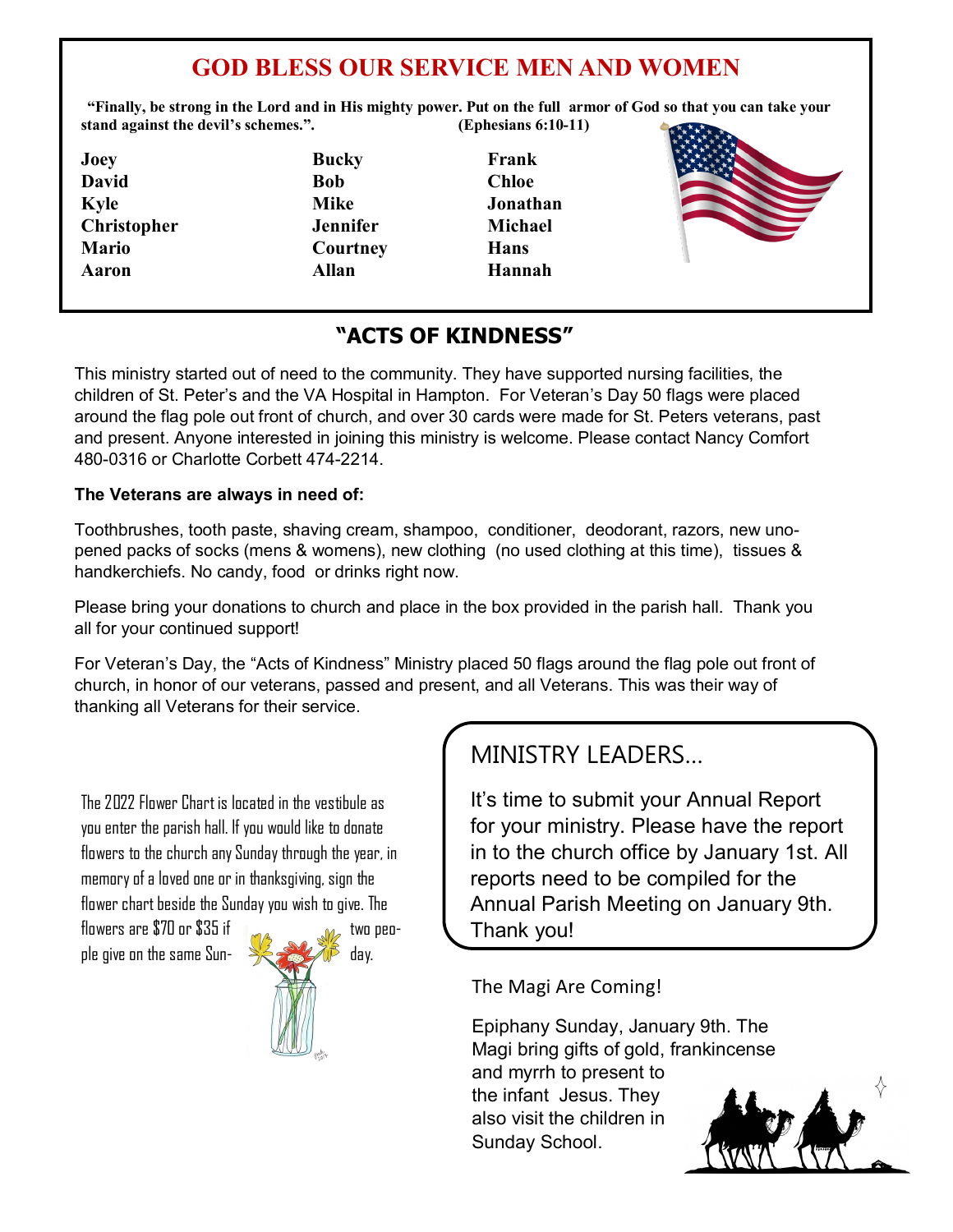# St. Peter's Children's Ministry **January 2022**



*Luke 3:15-17, 21-22*

Have you ever been told that you have to clean your room before a friend can come over $\sigma$ r, if your family is having another family over, do you have to help clean the house? Why do you think we do that why do you think we clean up before guests come over? know, for me, the main reason I clean up before guests arrive is to help my guests Jan  $30^{\text{th}}$   $\frac{4^{\text{th}}$ Sunday after EpiphanyLuke 4:2130; know that there is room for them and that they feel welcome. I want them to feel like theise a place for them to sit and be comfortable, instead of feeling crowded by and squeezed in among all my things. Share this idea of cleaning up for guests because I think we see a similar

But instead of cleaningrooms and homes, John the

their lives.The reason John tells the people to clean up their lives is to make room for two very important guests. The first quest they are making room in their livers if Jesus.

his life, we see Jesus go out and share the gifts of the Holy Spirit with others and mercy. He also invites people, like his disciples, to follow him and learn how to do the same thindow to Later on, during and after Pentecost, we see how those disciples ly spirit and share the

The same thing can happen for us. We too can make rolln in our lives for Jesus which then allows us to learn from Jesus how to make room in o

Spirit. When we do that, then we too can share the  $q$ 

Just like Jesus did *Prayer Dear God, thank you for Jesu who teaches us how receive your Holy Spirit and share your love, healing, alla light with others. Thank you and amen*

## **Important Dates**

\*\*\*\*\*\*\*\*\*\*\*\*\*\*\*\*\*\*\*\*\*\*\*\*\*\*\*\*\*\*\*\*\*\*\*\*

Jan 2<sup>nd</sup> - <u>2<sup>nd</sup> Sunday after Christma</u>sMatthew 2:13-15,19-23; *The Escape to Egypt* Jan 9<sup>th</sup> 1st Sunday after EpiphanyLuke 3:1517, 21-22; *John the Baptist Prepares the Way* Jan 16<sup>th</sup> - <u>2<sup>nd</sup> Sunday after Epiphany</u> John 2:1-11; *Jesus Changes Water Into Wine* Jan 23<sup>rd</sup> <u>3<sup>rd</sup> Sunday after Epiphany</u>Luke 4:1421; *Jesus Rejected at Nazareth Jesus Rejected at Nazareth*



**Happy Birthday Marissa McGinty!**  $(Jan 17<sup>th</sup>)$ 

\*\*\*\*\*\*\*\*\*\*\*\*\*\*\*\*\*\*\*\*\*\*\*\*\*\*\*\*\*\*\*\*\*\*\*\*

healing, forgiveness, and joy.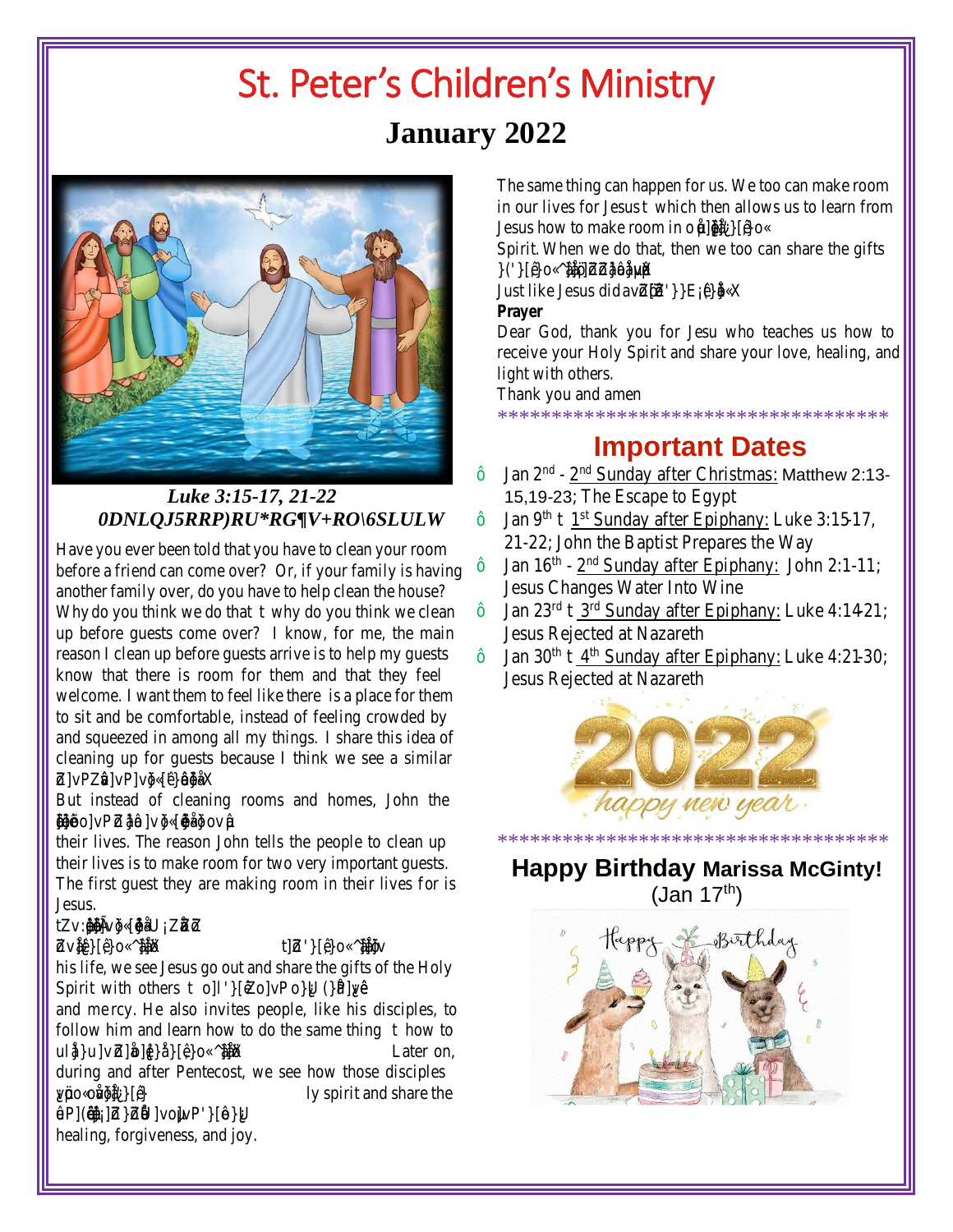# **January 2022**

| <b>Sun</b>                                                                                                                             | Mon                                     | <b>Tue</b>                                                      | <b>Wed</b>                                  | Thu                  | Fri            | <b>Sat</b>   |
|----------------------------------------------------------------------------------------------------------------------------------------|-----------------------------------------|-----------------------------------------------------------------|---------------------------------------------|----------------------|----------------|--------------|
|                                                                                                                                        |                                         |                                                                 |                                             |                      |                | $\mathbf{1}$ |
| $\overline{2}$<br>9AM Eucharist Rite I<br>Children's Chapel/Christian Ed                                                               | 3<br><b>First school day</b><br>in 2022 | $\overline{4}$<br>Prayer Shawl<br>meeting 7PM<br>8pm AA meeting | $\overline{5}$<br><b>Bible Study</b><br>7PM | 6<br><b>EPIPHANY</b> | $\overline{7}$ | $\,8\,$      |
| $\boldsymbol{9}$<br><b>EPIPHANY SUNDAY</b><br>9AM Eucharist Rite II<br>Children's Chapel/Christian Ed.<br><b>Annual Parish Meeting</b> | 10<br>Ladies Lunch<br>12:30PM           | 11<br>8pm AA meeting                                            | 12<br><b>Bible Study</b><br>7PM             | 13                   | 14             | 15           |
| $16\,$<br>9 AM CONFIRMATION<br>with<br>The Rt. Rev. Jay Magness                                                                        | 17                                      | 18<br>8pm AA meeting                                            | 19<br><b>Bible Study</b><br>7PM             | 20                   | 21             | 22           |
| 23<br>9AM Eucharist Rite II<br>Children's Chapel/Christian Ed                                                                          | 24                                      | 25<br>8pm AA meeting                                            | 26<br><b>Bible Study</b><br>7PM             | 27                   | 28             | 29           |
| 30<br>9AM Eucharist Rite II<br>Children's Chapel/Christian Ed                                                                          | 31                                      |                                                                 |                                             |                      |                |              |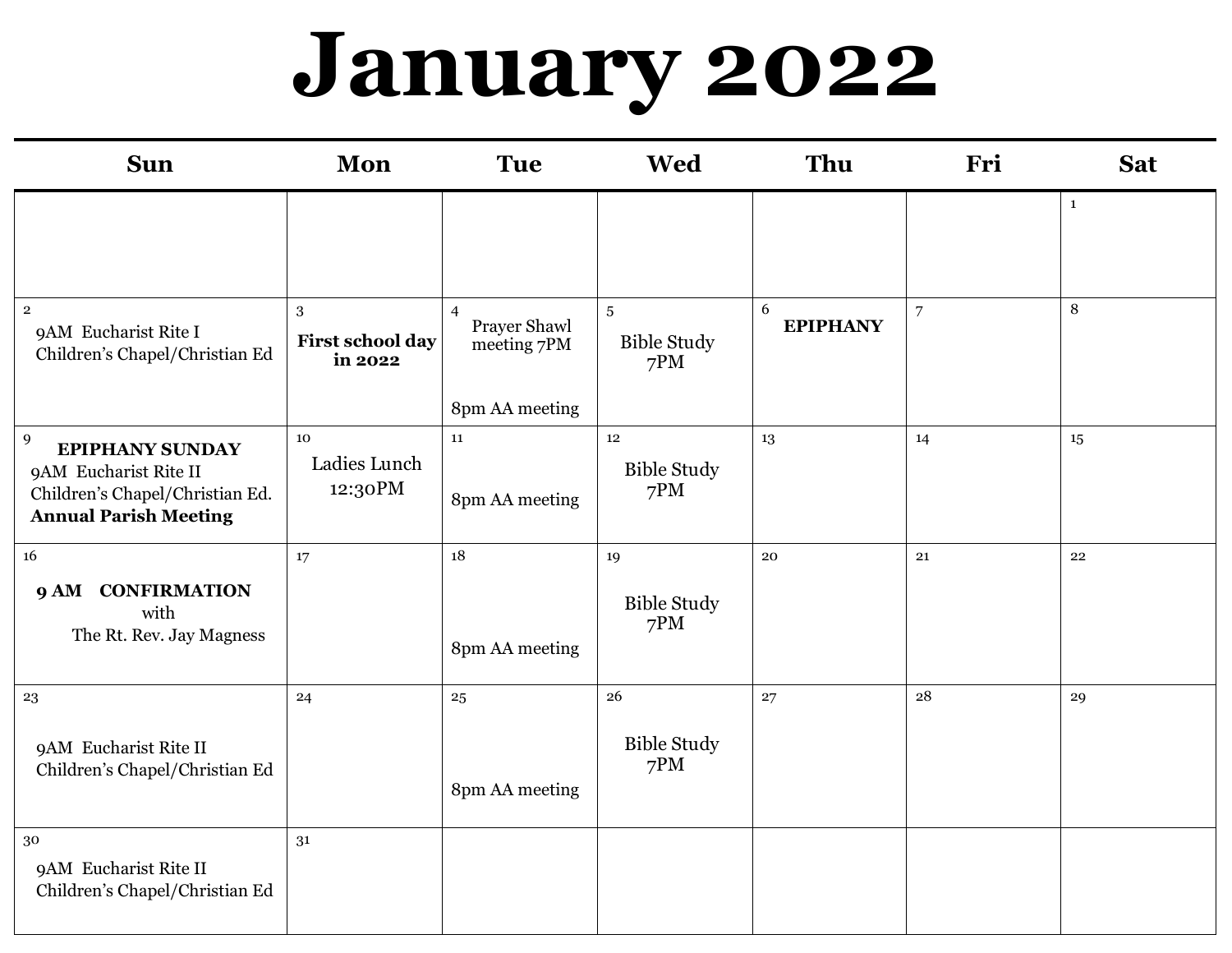# St. Peter's Children's Ministry **January 2022**

# **NEW YEAR'S WORD SEARCH**

# **New Year's Word Search**

R

F

N

Α C E

R

A

N

F R 1 Ε N D S S R А Н Υ А E E C N Ε S R т M  $\circ$ B w Υ I. B S ı Y F А Ε N Ε Y А Ε O N E  $\circ$ C R N v N Υ D B N U ι A C L Т Ε N Ł D C Ł  $\circ$ к 1 Y Ð R N G т D н Τ D S т S N R O O L N G S F  $\Omega$ G Δ 1 F R С  $\circ$ N Ε Т Τ S W Τ G R N O C E L E B N R O E Δ Δ U L F ĸ E Δ м Н p т S E W Υ N E Ε R ĸ S Α C 1  $\circ$ O S  $H$ A P F B A ı R F P Y L S

BABY BALL CALENDAR CELEBRATION CLOCK **CONFETTI** COUNTDOWN EVE

**FAMILY FRIENDS HAPPY** JANUARY **MIDNIGHT NEW YEAR** NOISEMAKER PARTY

**RESOLUTION TOAST** 

CRAYONSANDCRAVINGS.COM